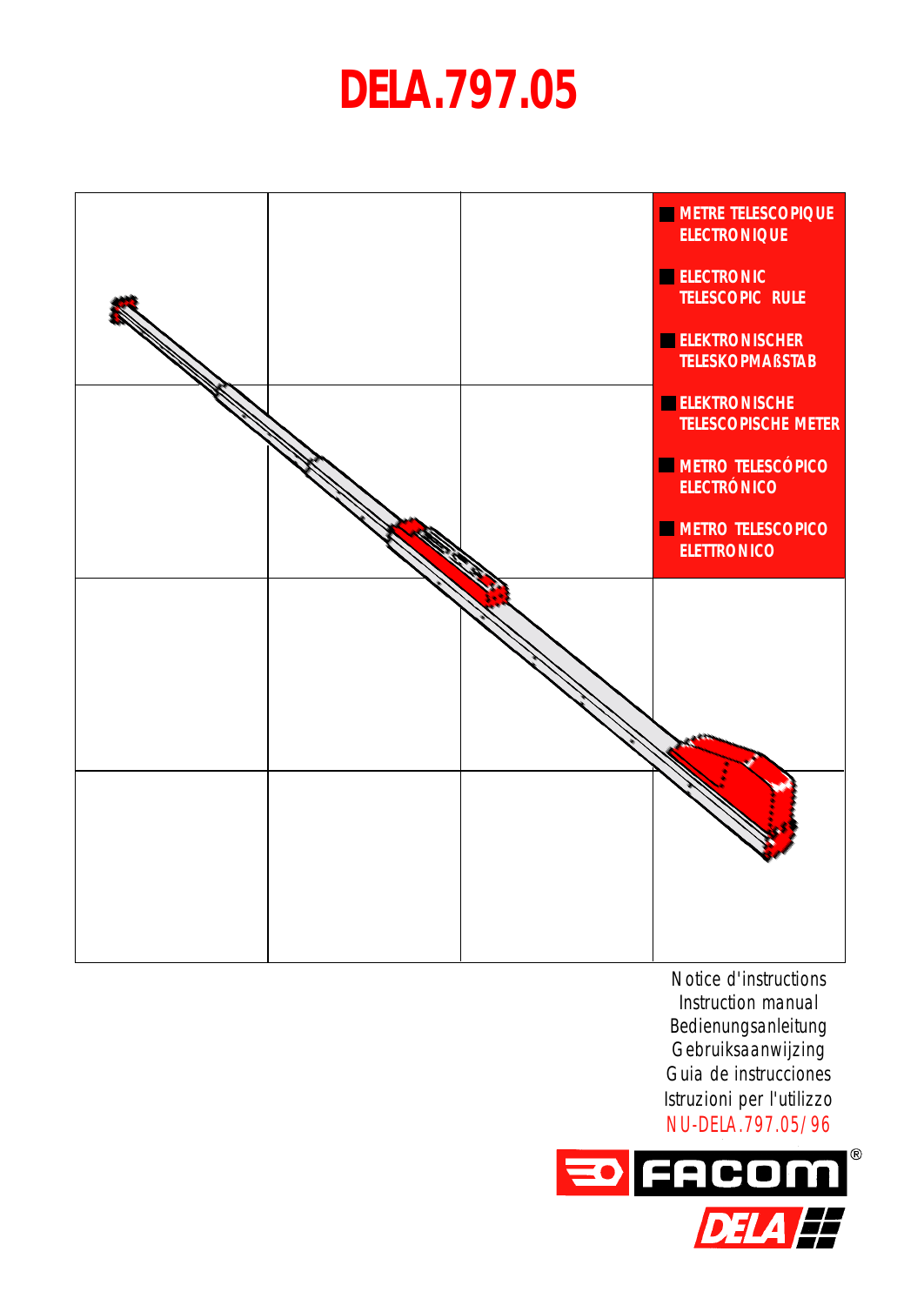

| Guide pour le coulissement<br>Protection antipoussière<br>Guide for sliding<br><b>Dustproof protection</b><br>Gleitführung<br>Staubschutz<br>Schuifgeleiding<br>Bescherming tegen stof<br>Guia para el deslizamiento<br>Protección antipolvo<br>Guida per lo scorrimento |
|--------------------------------------------------------------------------------------------------------------------------------------------------------------------------------------------------------------------------------------------------------------------------|
| Protezione anti polvere                                                                                                                                                                                                                                                  |
|                                                                                                                                                                                                                                                                          |

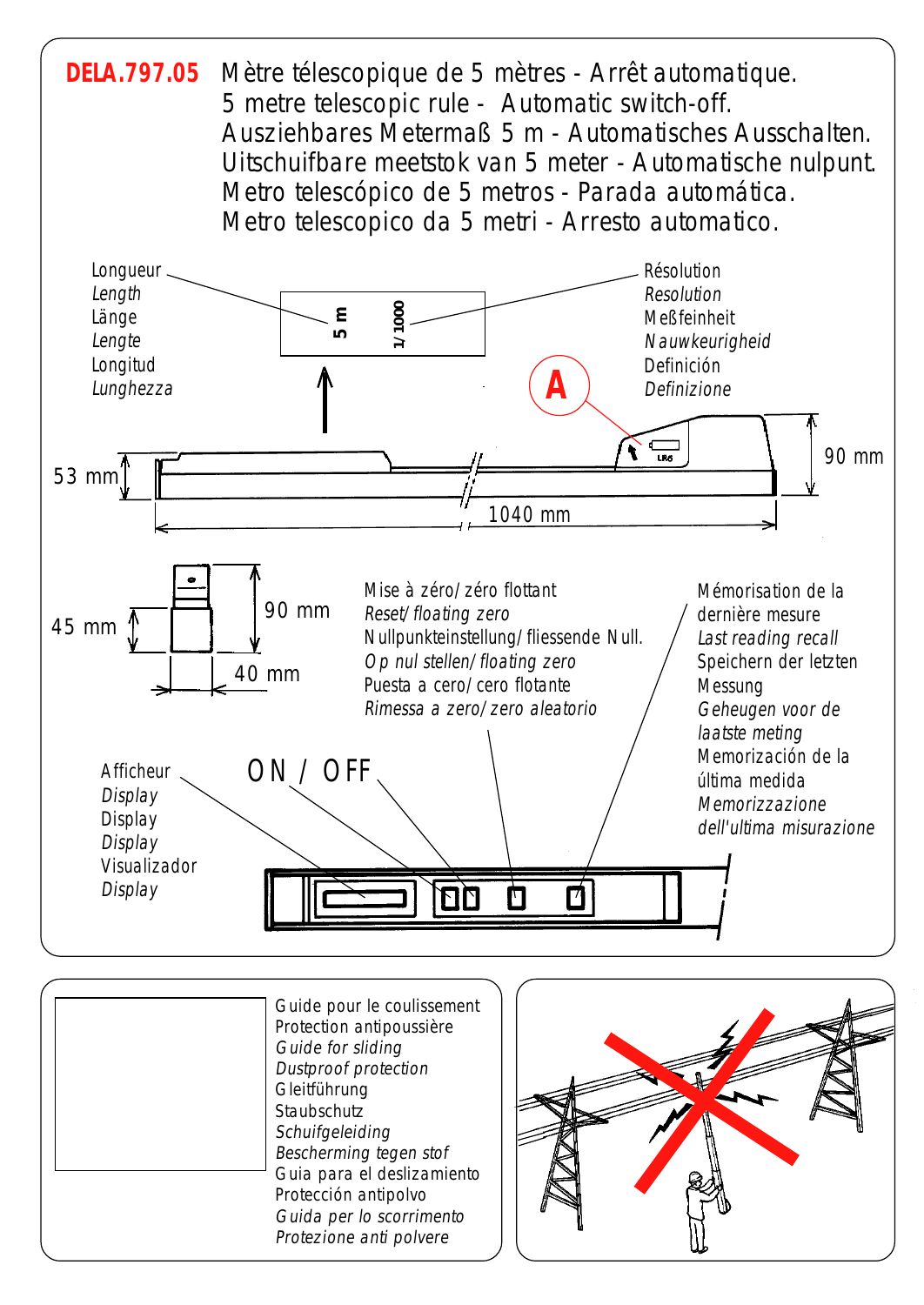#### **CONSEILS D'UTILISATION F**

- Après utilisation, les éléments doivent être rentrés propres.
- Ne jamais forcer pour rentrer les éléments, ne pas les graisser.

**A**

Trappe logement batterie : 4 x 1,5V ( LR6 )

# **GB ADVICE ON USE**

- After use, the sections must be put back clean.
- Never force the sections back and do not lubricate them.



Battery houssing recess : 4 x 1,5V ( LR6 )

## **D HINWEISE ZUR BENUTZUNG**

- Nach der Benutzung sind die Elemente gesäubert wieder einzuschieben.

- Niemals eine Kraft aufwenden, um die Elemente einzuschieben, die Elemente nicht fetten.

**A**

Klappe Batteriefach : 4 x 1,5V ( LR6 )

#### **NL GEBRUIKSAANWIJZING**

- Na gebruik dienen de elementen schoon te worden ingeschoven.
- Druk de elementen noolt met kracht terug; gebruik geen vet.



Klepje batteijva : 4 x 1,5V ( LR6 )

## **E CONSEJOS DE UTILIZACION**

- Después de la utilización, los elementos deben introducirse limpios.
- No forzar nunca para introducir los elementos, no engrasar.



Trampilla alojamiento bateria : 4 x 1,5V ( LR6 )

#### **I CONSIGLI PER L'USO**

- Dopo l'uso gli elementi devono rientrare puliti.
- Non forzare mai per far rientrare gli elementi, non ingrassare.



Abitacolo batteria : 4 x 1,5V ( LR6 )